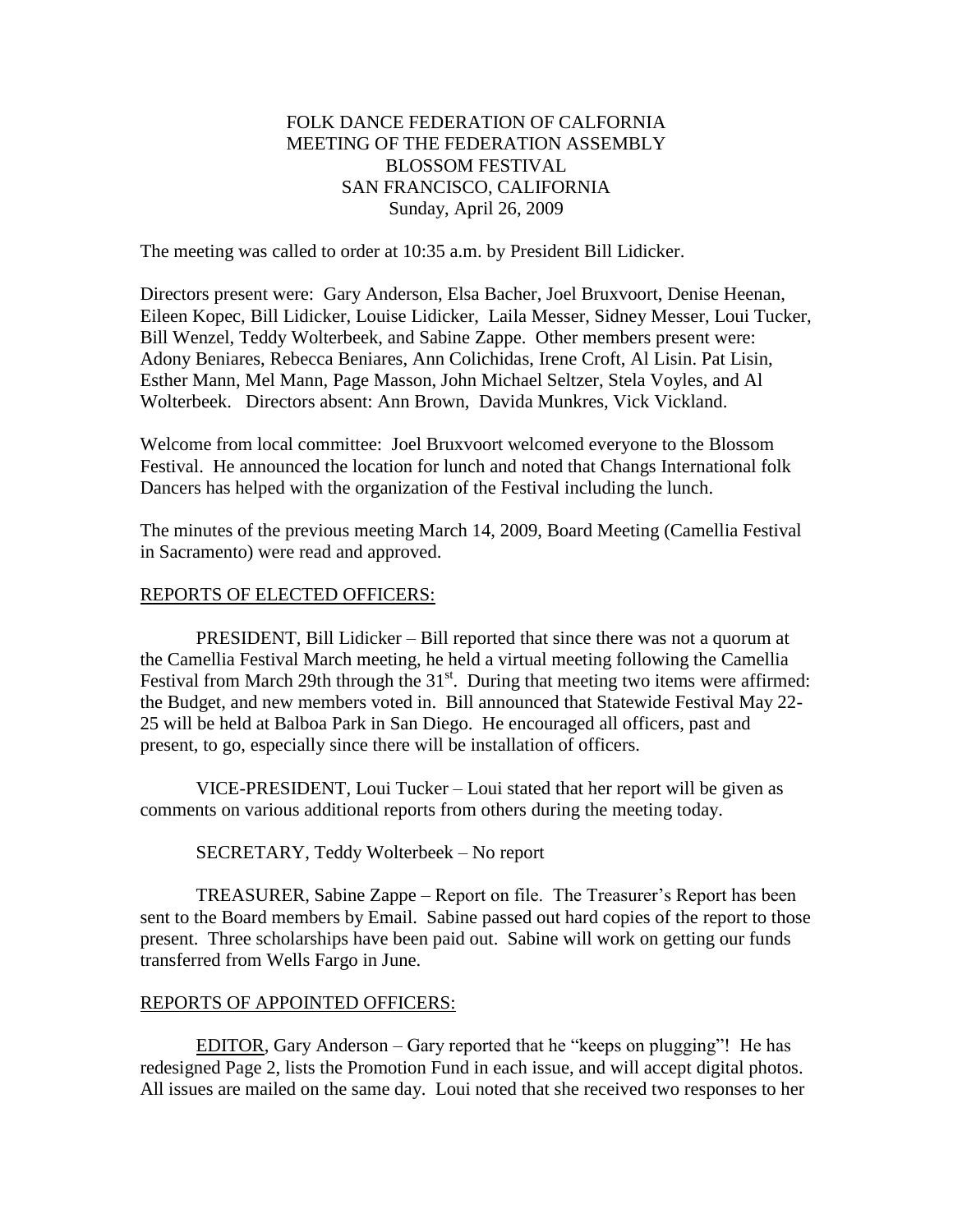festival survey placed on our website. She brought extra copies for distribution. Bill L. reminded everyone that June  $1<sup>st</sup>$  is the next Let's Dance! deadline, and thanked Gary for a great job.

MEMBERSHIP, Sidney Messer – Sidney reported that there is one new member. He announced that Marion Rose will be the new Membership Chair. She will be taking over as soon as the transfer of necessary documents can be accomplished. Sidney was thanked for all the work he has done. Louise Lidicker moved to approve David Smart as a new member. Seconded, passed.

PARLIAMENTARIAN, Vick Vickland – Not present. No report.

#### ELECTIONS:

The President reported that a quorum of both the Board and Assembly were present. He read the slate of nominations proposed by the Nominating Committee in March, and invited additional nominations from the floor. There being none, he declared the slate elected by acclamation. The new officers are:

> President – Loui tucker Vice President – Bill Lidicker Secretary – Rebecca Beniares Treasurer – Sabine Zappe

### STANDING COMMITTEE REPORTS:

FINANCE, Louise Lidicker – No report

INSTITUTE, Denise Heenan – Denise reported that approximately 80 people attended the Camellia Festival Institute. Atanas taught four dances, and Jerry and Jill Duke taught several mixers. There was a separate admission charge for each teacher's session. Members of the Institute Committee for next year are Marion Earl and Judy Yamahiro. One more person is needed.

INSURANCE, Elsa Bacher – No report. Loui advised that plans for possibly using the NFO insurance plan are still pending, waiting for further information.

NOMINATING COMMITTEE, Toba Goddard – Not present

NORTH-SOUTH, Laila Messer – The minutes of the N/S meeting held at the last Statewide, 2008, written by Vick Vickland, were distributed. Approximately 15 attended that meeting. Some highlights discussed in the report were: Vick – Vendors (as a public entity may be required to have a business license and pay taxes), and his Spark Plug Committee, Mel – made contacts with schools, and organized an Elder Hostel folk dance class, Sidney – Changs Family Night has been successful, and he recommends that a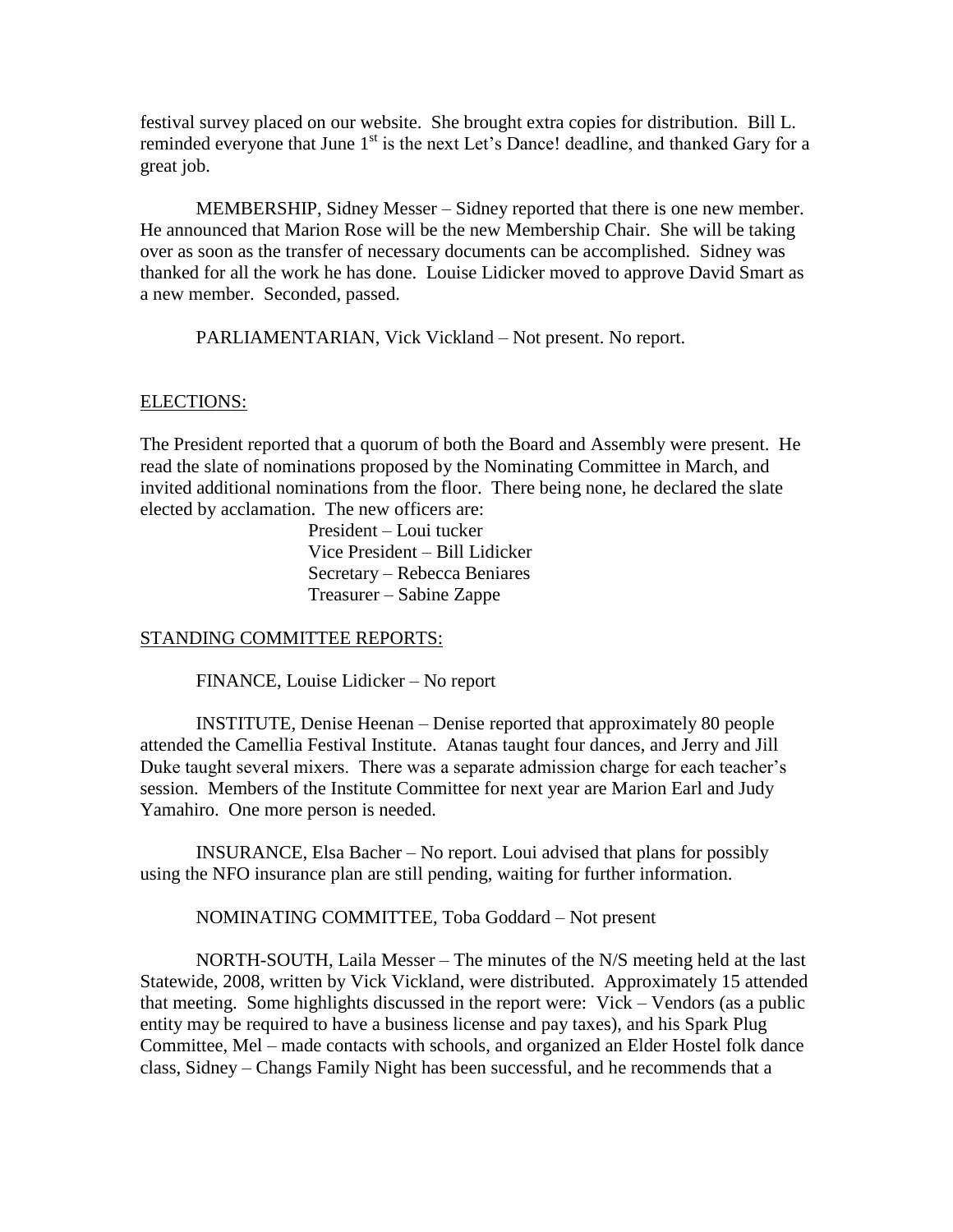charge be made to the public for Beginners classes and festivals so they would recognize the value of it.

 Brief mentions were made of the Berkeley/Albany Solano Stroll as a recruiting mechanism, and the Sacramento International Folk Dance & Arts Council's Introduction to Dance program supported by the Federation Promotion Committee. Laila then brought up for discussion the presentation of the traditional Past-President's pin at a cost of \$250. President Bill said that he appreciated the gesture but that \$250 is too much to spend on a pin. He felt that this is a new era, and said that that much money should be spent in another way. Loui agreed. Laila suggested the formation of an ad hoc Recognition Committee to help promote recognition of Federation officers. This idea was favorably received but its implementation will be left to the new President. Louise will try to contact a pin company in Berkeley to advise on Past-Presidents pin.

PROMOTION, Ann Brown – No report. It was announced that the Introduction to Dance Class in Sacramento had an attendance of 30 new dancers. Of the original 30, 9 people attended the first class in the series of four to be held. A suggestion was made that a "Friends of the Federation" Email list be developed. Mel noted a listing in the Chamber of Commerce Visitor Guide for Berkeley. He also suggested sending a letter to churches to let them know that the Federation has members available to go to churches and teach beginners.

PUBLICATIONS, Joel Bruxvoort – Loui Tucker and Susan Gregory have met and are working on a design to take the Website a step further - Phase 1. When this is completed, Phase 2 would begin. Phase 2 will be to develop flyers to lead people to the Website, to print approximately 400 of them, and to distribute them possibly as inserts in Let's Dance! or at festivals, etc.

PUBLICITY, Eileen Kopec – Noted that there will be an increased budget for this Committee in 2009-10. Susan Gregory is on the Committee.

RESEARCH, Bill Wenzel – Bill reported that the Committee continues to work with Gary on getting dances published. He reminded us that the Stockton Research Committee is separate from the Federation Research Committee.

SCHOLARSHIP, Davida Munkres – Davida was not present. Bill L. announced that four applications were received. Three scholarships will be awarded this year. Mel added that all four applicants were outstanding. Loui announced that Beth Berezovsky will be the new Chair for the Scholarship Committee. Beth and Davida will work on scholarship application guidelines and complete the draft SOP.

STATEWIDE, Gary Anderson – The Committee is communicating and will be meeting soon elsewhere, not Sonoma.

### REPORTS OF AD HOC COMMITTEES:

 $501(c)(3)$ , Dick Rawson – Not present. Vick will continue on the Committee, and serve as a Sacramento based contact. Loui has names of two others to be added to the